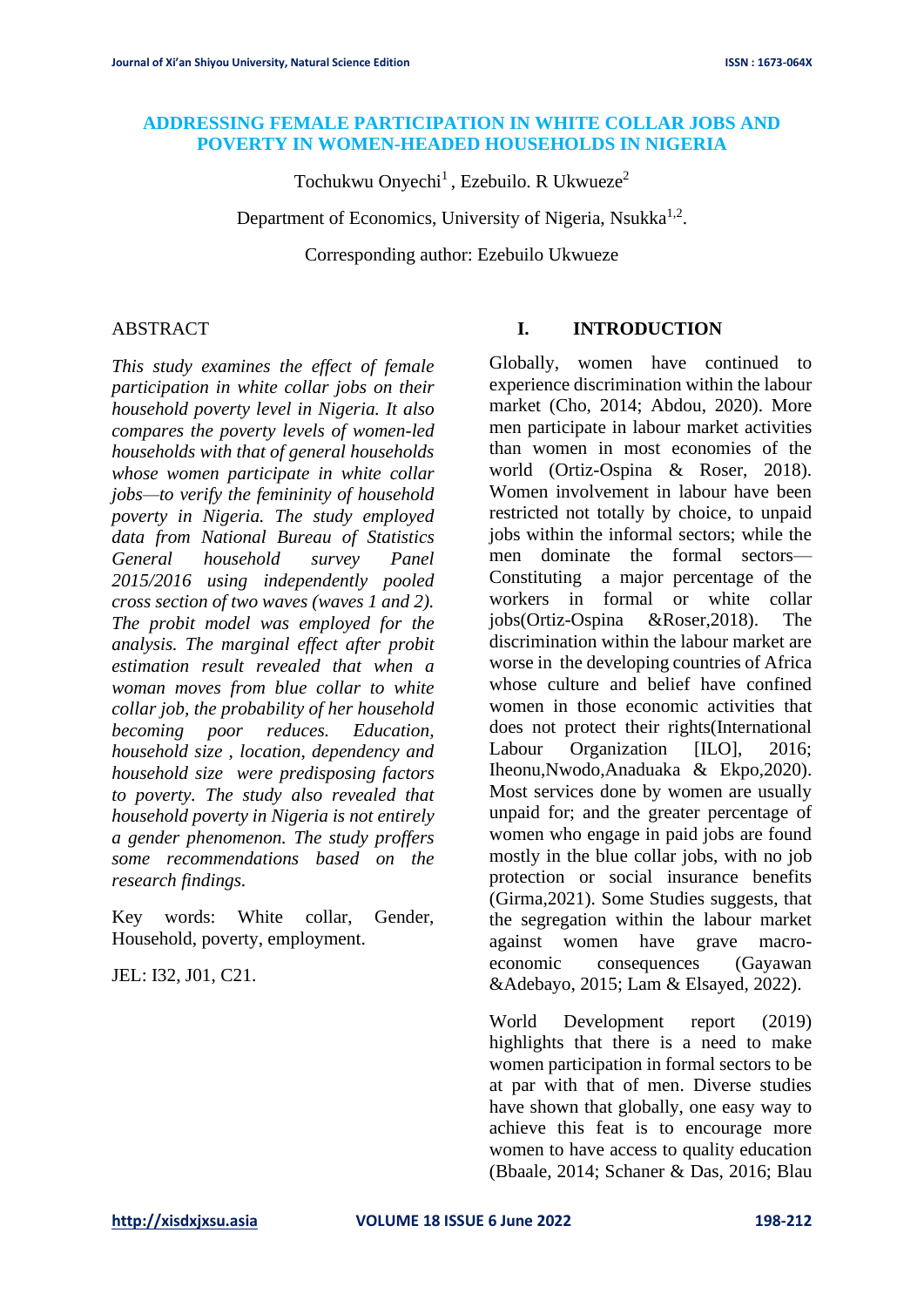& winkler, 2017; Enfield, 2019) . Education changes the societal view about women and as well, increases their status in their families. It awakens their consciousness and exposes them to knowledge about fertility thus putting a check on population growth. It also makes them to acquire the necessary skills and expertise needed to function adequately in the labour market. Aromolaran (2019) explains that currently, International Organizations hinging on successes recorded by advanced economies in closing the gender gap in educational levels, have tried to encourage African governments to embrace education policies that would create gender balance in education; as studies in development literature have shown that increased women education is a good channel for promoting economic growth and reducing poverty for households. This is against contrary evidence held by Ganguli, Hausmann & Viarengo, 2014 ; klasen, Pieters, Silva & Tu, 2019, that closing the gender gap in education does not translate to a reduction in gender gap in female labour participation.

In Nigeria, women also face gross discrimination within the labour market are misconstrued to be weak and not good enough to take up certain roles as far as the labour market is concerned (Nwakeze, 2010). They are constantly being denied access to certain positions because culturally, the society ascribes such positions to men. This is a huge indication that the discrimination against women in the labour market is not because they have not attained the required level of education needed by the labour market, but because of their femininity. The National Bureau of Statistics (NBS) report (NBS, 2014) asserts that despite increased women enrolment in education and massive women engagement in labour market activities, there is still a wide gap in ratio of male to female workers in Nigeria. Two third (65.83percent) of senior positions in federal Ministries, Departments and Agencies (MDA) were

occupied by men compared to (34.17percent) of positions held by women for the year 2017. By the year 2018, 63.77 percent of senior positions were held by men while that of women rose slightly to 36. 23 percent. However, this increases saw a decline in 2019 with women holding 31.97 percent of senior position against 68.03 percent by men (NBS statistical report on men and women, 2020).

These shocking statistics reveals that on the average, women in Nigeria do not sit in positions that they ought to occupy within the labour force. Women of child bearing age are also not given opportunities to attain certain positions especially in the private sectors due to issues with child care (Obiyan ,Fagbamigbe , Adetutu & Oyinlola,2017). These opportunities may be availed to them at the later stages of their life, which establishes a huge discrimination and spells doom for the macro economy. The NBS Manpower Stock and Employment Generation Survey (2010) show that agriculture, forestry and fishing sector was the leading sector in employment in Nigeria with 14,837,693 persons the next is wholesale and retail trade sector with 12,097,189 persons; manufacturing (5,337,000) and other service activities (3,471,702). Mining and quarrying recorded the least employment with (146,488) persons. In all these sectors, the number of women employed were minimal, in fact, the majority of them were engaged in the informal sectors as shown in fig 1.1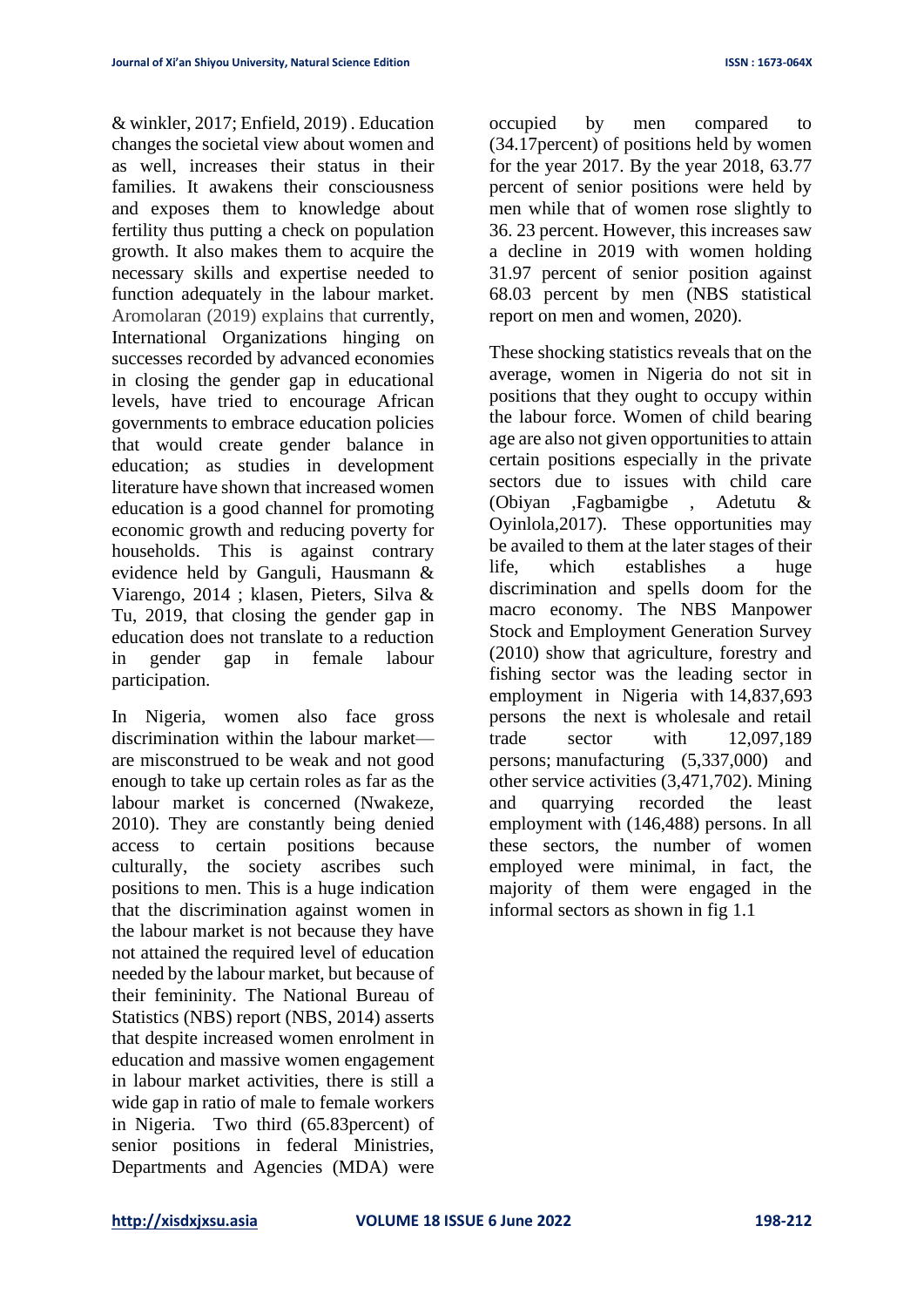Fig 1:1 2010 percentage distribution of employment by some selected sectors and sex.



Source: author's plot using data from NBS Manpower Stock and Employment Generation Survey 2010.

Since most women do not work in those sectors with defined rights, privileges and better income, their welfare feedback to their households tends to be quite minimal. It is not quite surprising, however, that the number of households still living in poverty keeps increasing even with relative increase in participation of women in Nigerian labour market. The 2010 poverty profile in Nigeria shows a poverty incidence of 75.5 percent in 2004/2004 while in 2009/2010 the perception index of household living in poverty had risen to 92.5 percent. A major problem evident in Nigeria is that, it is still overburdened by poverty irrespective of the increased women involvement in labour market activities. In as much as women are said to be pivotal in eradicating poverty within the households, they have over the years, been observed to have higher poverty prevalence than men. For every household that is poor, women are more likely to suffer the consequences of poverty in that household. More so, households that are headed by females are more likely to be most hit with poverty. This is further illustrated in figure 1.2.



Fig 1.2: summary of Female Labour Force Participation Rate in relation to poor and non-poor households.

Plotted by researcher with data from 2010 poverty profile and World Bank WDI (2016).

Several other studies in different countries have tried to examine the effects of women engagement in labour market on poverty. Findings by Stier & Lewin (2002) for Israel, Datta & De (2015) for India, Gillani (2015) for Pakistan, Atieno (2009) for Kenya shows that households whose women participate in the labour market activities either on part-time or full-time basis have lower poverty levels than those households whose women are economically inactive.

Interestingly, there is dearth of empirical literature in Nigeria on female labour market participation and household poverty. Few literatures that have studied similar issues aggregates labour market participation and considers a woman to either participate or not participate in the labour market. This study in its novelty, however, disaggregates the labour market into blue collar and white collar jobs based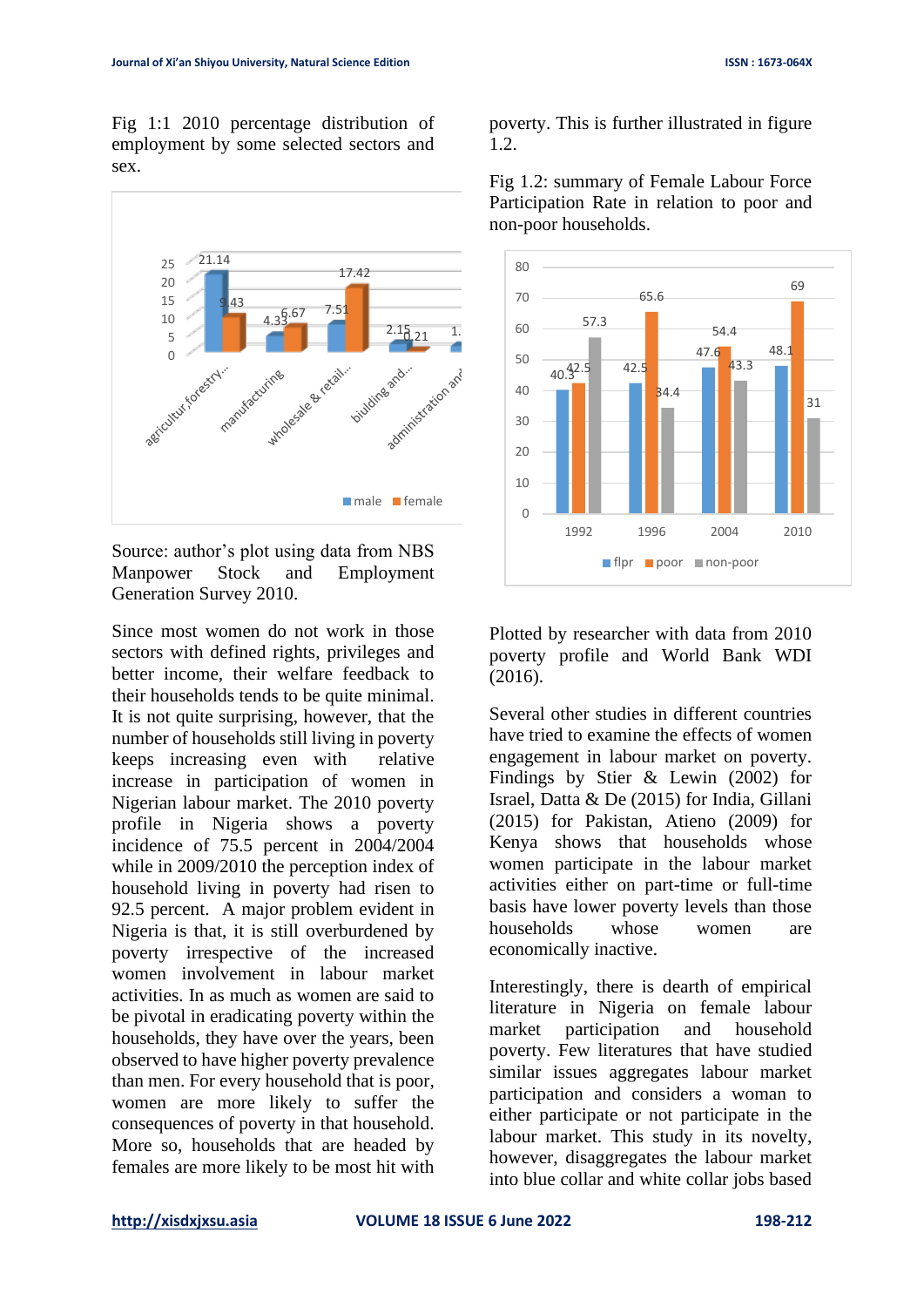on the dual labour market theory of Doeringer & piore (1971); thus classifying households based on the type of employment their women engage in. This is to show that every woman who engages in work participates in the labour market. It's either she works in the white collar sector or in the blue collar sector. One important feature of this disaggregation is that, it spells clearly how the nature of occupation a woman does determines how far or close her household will be from the poverty line. By implication, what the household experiences could be tagged a gender induced occupational poverty. It is based on the foregoing, that this study is poised to examine the following objectives:

- i) To ascertain the effects of a woman's participation in white collar jobs on her household's poverty level.
- ii) To compare poverty levels of women-led households with general households whose women are in white collar jobs.
- II. **Literature Review**

In this study, female labour market participation was conceptualized as women participation in both the blue collar and white collar jobs. Blue collar jobs in this study are jobs found within the private sector including paid apprentice, cooperative, religious organization and other job specifications. White collar jobs in this study are jobs in federal, state and local governments, non-governmental organizations, international organizations and self-employment. Poverty in this study was conceptualized as a household having a per capita expenditure which is less than the absolute poverty line. This study is theoretically best explained by the dual labour market theory which was developed by Peter Doeringer & Michael Piore in 1971. The theory explains that households are poor because there are two distinct labour markets: i) the primary sector which is comprised of privileged members of the labour force-who are paid high wages, have

steady jobs with better working conditions, secured jobs, good prospects for promotion, with proper administration of work rules and regulation. ii.) The secondary sector which consists of unskilled- low wage works, poor working conditions, few or no job security and little promotion prospects). According to Watcher (1974) workers are discriminated against within the primary sector not because they lack the skill and expertise to function there but because the institutional arrangement does not favour them. As a result, those workers find themselves to be underemployed in the secondary sector.

Another theory of poverty which is the structural theory of poverty sees poverty as a structural problem emanating from the existing economic system. So, people are in poverty because they find themselves within an economic system that deliver them inadequate income. The theory views individuals as being dynamic and do not remain in poverty forever due to possibility of finding a job, getting promoted and hence being elevated from poverty lifestyle. Structural poverty is believed to emanate from the larger society. Several empirical studies have been published both nationally and internationally on issues of women employment as it relates to poverty. Gabriel & Schmitz (2007) examined the gender differences in occupational distributions among prime-age United States workers. The index of dissimilarity and multinomial logit model was majorly used to assess the absolute deviation in percentages of men and women across occupation in the United States of America. The result showed the index of dissimilarity amongst men and women actual occupational distribution to be 37.4 in 1994 and 36.1 in the 2000. The result indicates also,that gender differences in occupational distribution was stable in the 1990s as it was in the past. They however concluded that differences in occupational distribution among men and women abounds but mostly as a result of voluntary choice and long term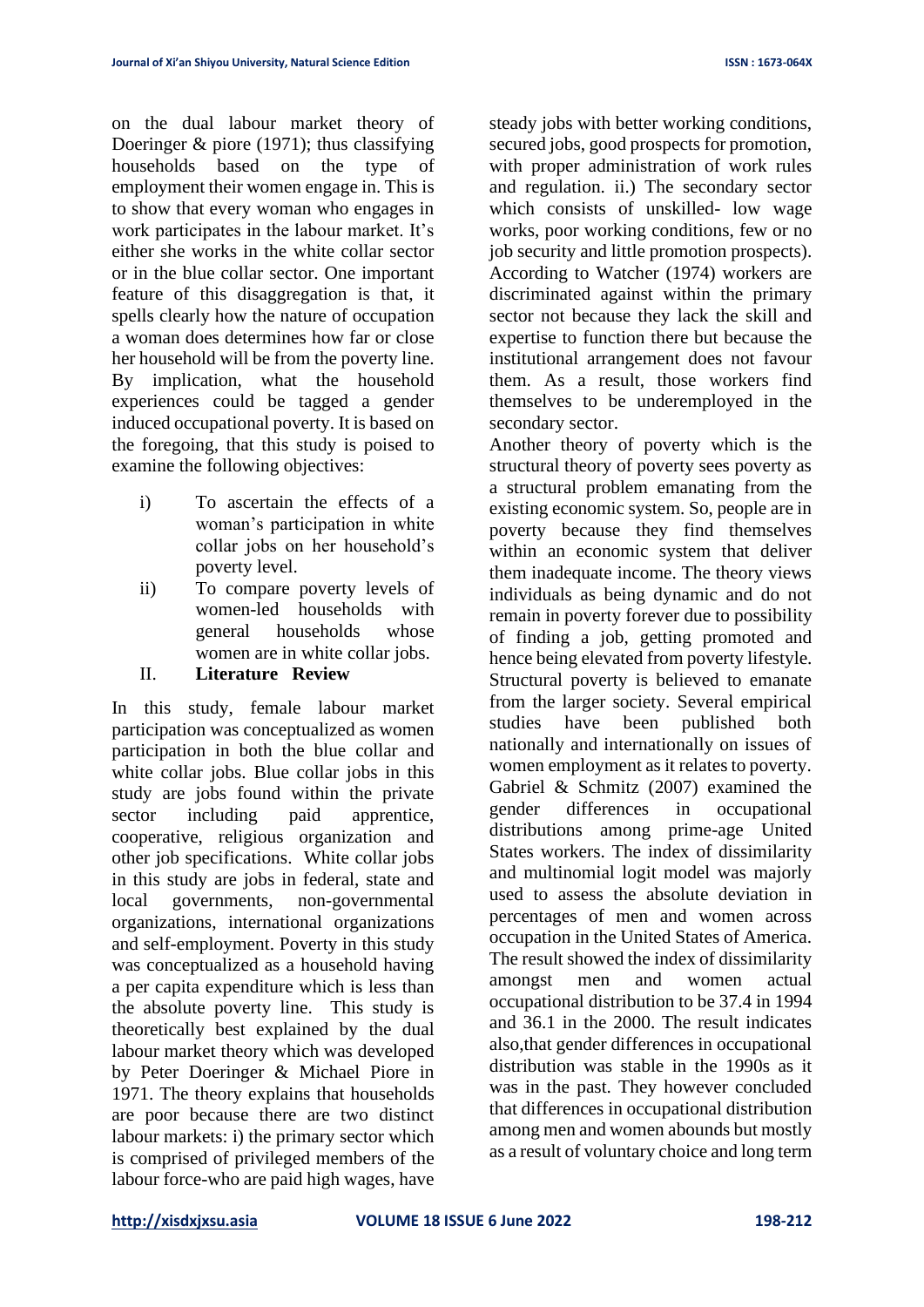changes in the structure of the labour market than segregations.

A similar study by Stier and Yaish (2014) examined job segregation and gender discrimination in quality of jobs. A multilevel modelling technique was employed and a panel of 27 countries were studied. Several job quality measures were decomposed by gender and occupational groups. The result show that men had edge over women and were better placed in terms of achievement and time autonomy than women. Men and women had same overall levels in job security and content although gender differences occurred across occupational groups. Atieno (2009) studied the effects of government policies and female labour force participation on poverty reduction in Kenya. Multinomial Logit model with secondary data obtained from Central Bureau of Statistics 1997 Welfare Monitoring Survey (WMS) III was used for the analysis. The explained variable was classified into sectorial groups. The regression results show that for a woman to be absorbed in formal employment, she has to attain a reasonable level of education. Women participation in labour force has been identified to have direct impact on income and livelihood of households in Kenya.

Anyanwu(2010) examined poverty in Nigeria as a gendered phenomenon, he decomposed household poverty by composition of households (male headed and female headed) using FGT index of poverty decomposition. Logit estimation was then carried out to examine poverty correlates for these groups of households. The findings revealed that female headed households experienced poverty more than male headed households. This is evident as men are prone to work in jobs with better pay and tend to also have more opportunities than women. Durnel (2010) examined the determinants of female labour participation to economic development process in turkey from 1988-2008. Descriptive method of analysis was used to estimate the effects of some selected

variables based on theoretical postulations. The study revealed that that economic growth, urbanization rate, fertility, and marriage seem to have negative impact on female labour force participation in developing countries. The level of education on the other hand showed a significant positive impact on women's labour force participation rate in turkey. He plotted a U-shaped curve and concluded that turkey has been on the left hand side and bottom part of the U shape –hypothesis. Tsani, Paroussos, Fragiadakis, Charalambidis & Capros (2012) also did a study on female labour force participation (FLFP) and economic development in Southern Mediterranean countries. A twostep methodology was employed, consisting of econometric estimation using pooled OLS and general equilibrium analysis. A simulation covering the period from 2010 to 2030 was done; with results showing that when women do not involve much in labour market activities, the region experiences lower economic growth especially when they allow for region specific barriers to women participation in labour market activities. The pooled OLS result, however, shows that the relationship between FLFP and economic growth is Ushaped. Dayıoğlu & Kırdar (2010) investigated the factors determining trends of labour force participation in Turkey. The study shows that female labour participation in the rural areas has been declining over the years studied but relatively stable over the years. A multivariate logit analysis was done on different educational groups: no education, primary, secondary, and tertiary and it was discovered that education had a positive relationship with female labour participation rate and that children matters much more for highly educated women than for women with no education. In a similar study, Oluwaseyi (2013) studied the determinants of women's work in Swaziland. Logistic regression method was used to analyse the data obtained from Swaziland Demographic and Health Survey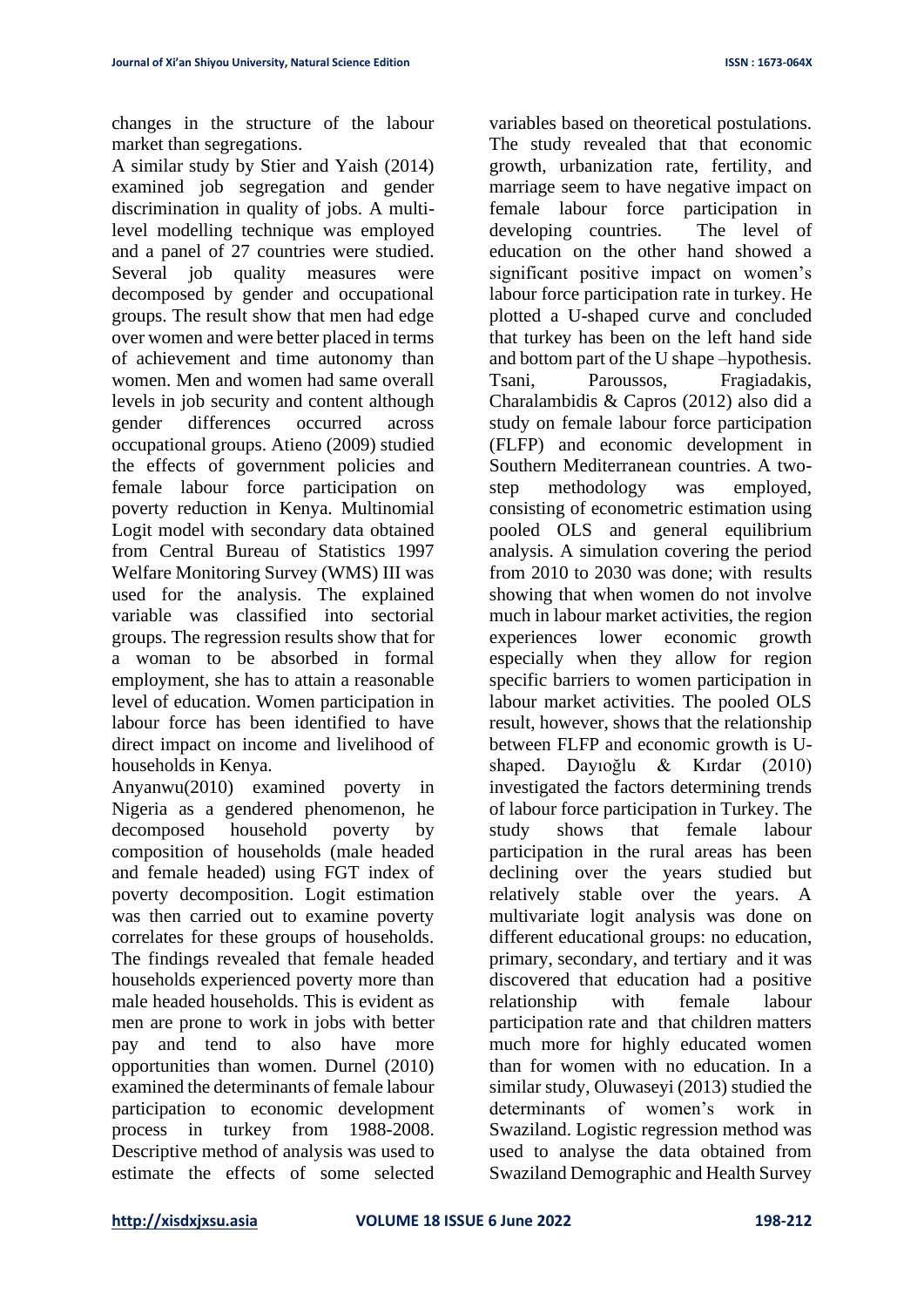2007. This model is considered appropriate for this study because the dependent variable is dichotomous varying between a woman participating or not. Cross tabulation method was used for the analysis and the result shows that close to half of the women engage in labour market, as the percentage of women who do not work stands at 55%. The major findings was that education and age is a very crucial determining factor of women's work in the labour market in Swaziland.

Al-Botmeh (2013) investigated the impeding factors to women engagement in labour market activities as well as entrepreneurship in Palestine. Qualitative as well as quantitative analytical methodology were employed for the analysis, He discovered that women in Palestine work in some sectors and entirely abandons some other sectors and their men earns wages that are higher than that of women as women are mostly found in jobs with lower pay. He concludes that political factors, economic factors: poor demand for women's labour , low substitutability between men and women, continued informalisation of women work, increased fertility in women, quantity and quality of education poses barriers to female labour participation in Palestine.

Harriet, Opoku – Asare & Anin (2014)examined the role women play in reducing their household poverty in Bongo district of Ghana.The study reveals that women in Bongo district were mostly engaged in blue collar jobs, mostly farming and trading. A sample of 80 respondent were drawn from eigth communities in the district and the data analysed using descriptive statistics. Although the sample of 80 persons could be considered statistically small and may likely not be representative of the true population. The result show that most of the work women carryout at home are unpaid for, because they are viewed as the women's responsibility at home. It also revealed that most women are compelled to work in the informal sectors with low pay due to their

poor exposure to adequate education. Nwobi & Onwusanya (2014) examined how the women in rural areas contribute to poverty eradication in Anambra state Nigeria. A total of 360 women were selected from 210 registered women organisation. Questionnaire was designed for the study and mean and standard deviation were used to analyse the research objectives. The result shows that rural women were willing to contribute to the eradication of poverty if well empowered and given access to basic infrastructures. The study, however, concluded that the government should extend credit opportunities to these women and also provide them with opportunities to enroll in adult education and skill acquisition programs.

Olowa & Adeoti (2014) examined the effects of women education on their work participation in rural Nigeria. The study employed the OLS, instrumental variable technique and control function to check for determinants of women's work in the rural areas. The result shows that age, marital status as well as education has positive effect on a woman's participation in labour market activities while age squared, health status, family's wealth reduces women's participation. This study adds to existing knowledge in its choice of methodology because it addresses the problem of endogeneity. An issue identified which happens to be on the negative is the result which shows a positive relationship between education and women participation in labour market. This is questionable as women's work was captured by their involvement in farm work since the studies focus is on rural Nigeria. Increased level of education should reduce a woman's engagement in farm work and perhaps foster her movement from blue collar to white collar jobs. Nagac & Nuhu (2016) in a similar study, examined the effect of education on female labour market participation (FLMP) using data from general household survey 2013. The logit model was adopted for the analysis and the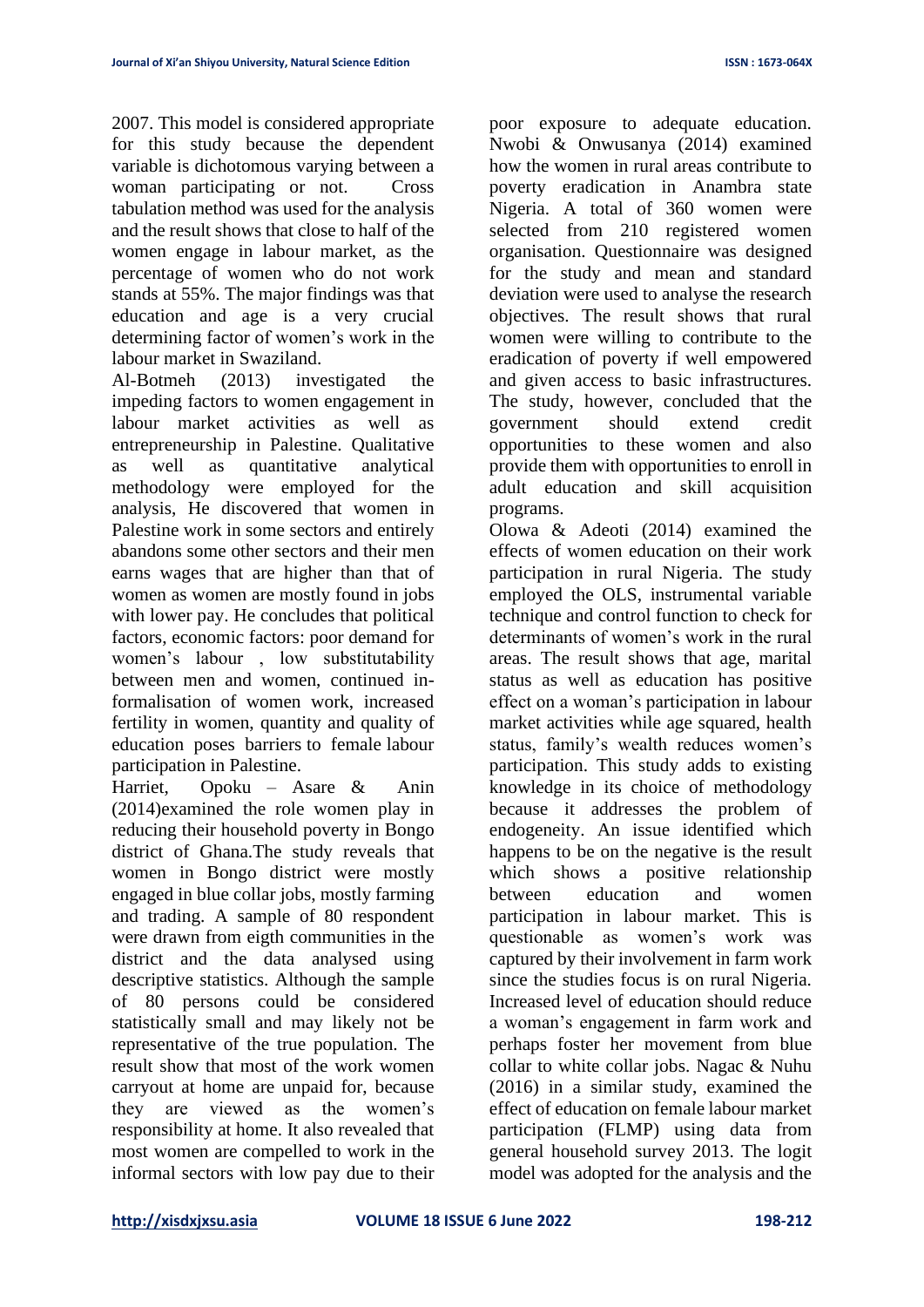result confirms an inverted U relation between education and FLMP.

Shittu & Abdullah (2019) tested the relationship among fertility, education and female labour market participation in 7 ASEAN countries from 1990-2015. Pooled mean group and dynamic OLS method was adopted for the analysis and the result show that education increases female labour market participation. Olorunsanya, Falola & Ogundeji (2011) examined the determinants of poverty level for rural and urban households in Kwara state of Nigeria. Descriptive statistics and logistic regression model were used to construct a poverty profile for these households and test for poverty correlates. The findings of the study revealed that those households who reside in the rural areas of the study area, has higher poverty incidence than those households who live in urban areas. It also show that those households that are female headed, those with large size, those in blue collar jobs especially those engaged in farming and those with income have higher poverty incidence. The result of poverty of the poverty correlates shows that household's per capita income, age of household head, gender of household head, educational qualification of household head and household size has significant impact on a household's poverty level.

Klasen, Lechtenfeld & Povel (2011) also examined women vulnerability and poverty as heads of their households in Thailand and Vietnam. A total of 4400 households were subjected to a panel study to show that women who are heads of their households were more vulnerable to low life and their households experienced more poverty than those households who are headed by male. The Probit model was employed to achieve this, and the result show that there is not much proof that households headed by women are more vulnerable and attune to poverty than those headed by males. In a similar study, Ike (2012) examined the gap in poverty levels between men and women who are engaged in rural farming in delta

state, Nigeria. A sample of 210 respondents were drawn from the population for the study. Foster ,Greerer & Thorbecke index of poverty decomposition was used to test for incidence, depth and severity of poverty for these households. The Ordinary least Squares method was employed to test for poverty correlates, although this methodology is considered inappropriate as the estimators will be biased and inconsistent since we are dealing with a dichotomous dependent variable "poverty" which should takes values 0 or 1. For this kind of study, a logit or probit regression model is the best fit. The Result of the FGT index of decomposition show that poverty incidence was more with household's whose household head were females and engaged in farm activities. The study revealed that headship of household is a very critical factor in influencing the poverty situations of an average household in Delta state.

# **III. Methodology and Data**

The data for the analysis was sourced from National Bureau of Statistic (NBS) General Household Survey (GHS)-Panel 2015/2016 wave 1 and 2. Independently pooled cross section was used in order to increase the sample size and to generate more precise estimators and test statistics with more power. A total of 500 Enumeration Areas (EA) were selected nationally for the survey ,out of which a sample of 4916 households comprising of 1569 urban and 3347 rural households were drawn for wave 1, and 4716 households comprising of 1465 urban and 3251 rural households were selected for wave 2. The data analysis was done with Stata version 13. To achieve the objectives of this study, we employed a Probit regression model which is a special case of Binary Response Model, as we are dealing with a dichotomous dependent variable "poverty" which can be expressed as an individual either being poor or nonpoor. The Probit model is used when the dependent variable is a qualitative response variable, since the Ordinary least Squares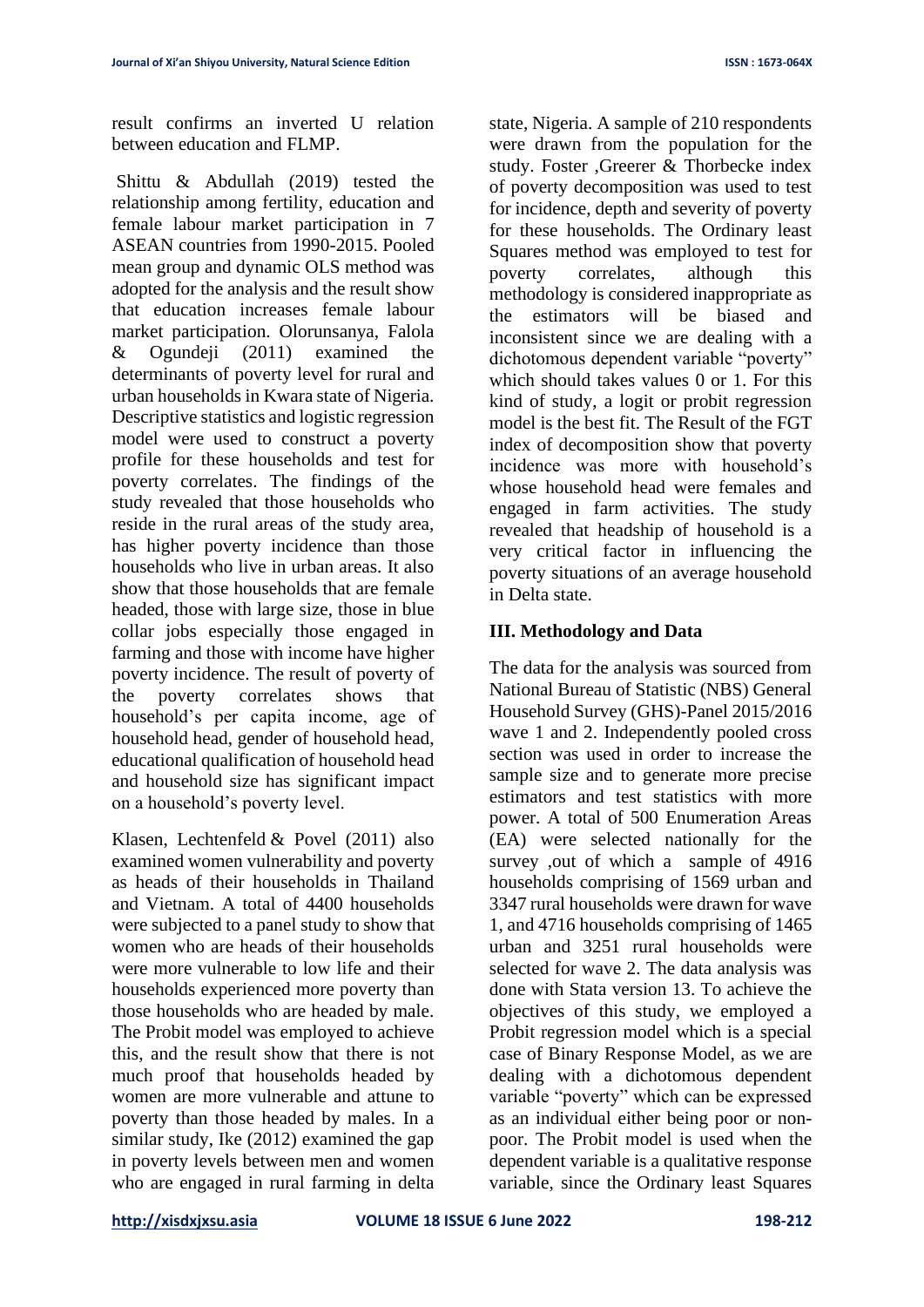(OLS) method becomes inadequate for such estimation within the regression framework. The Probit procedure computes maximum likelihood estimates of the parameters of the Probit equation  $p =$  $Pr(Y = \frac{1}{r})$  $\frac{1}{x}$ ) = C + (1 – C)F(x $\beta$ ) using a modified Newton-Raphson algorithm.

where

 $β$  is a vector of parameter estimates

F is a cumulative distribution function (the normal, logistic, or extreme value)

X is a vector of explanatory variables

Pr is the probability of a response

C is the natural (threshold) response rate

The deterministic form of the Probit model is specified as follows:

 $HHPOV_i = \alpha + \lambda FLPwomenemp_i$  $+ \delta EDU_i + \gamma HHS_i$  $+ \varphi AGE_i + \theta AGE^{\wedge}2_i$ +  $\tau$ *LCN<sub>i</sub>* +  $\sigma$ *CH* < 10<sub>i</sub>

The econometric form of the model is therefore specified below

$$
HHPOV_i = \alpha + \lambda womenemp_i + \delta EDU_i
$$
  
+  $\gamma HHS_i + \varphi AGE_i$   
+  $\theta AGE^{\wedge}2_i + \tau LCN_i$   
+  $\sigma CH < 10_i + \mu i$ 

Where  $\mu_i$  is distributed standard normal.

Womenemp = Female Labour market Participation in white collar jobs

EDU =educational attainment

 $HHS =$  household size

AGE= Age

 $AGE^2 = Age$  square

LCN=location classified as urban or rural

CH<1O= No of kids less than 10 years of age

#### HHPOV= Household poverty

i*=*cross sectional study

We classify poverty as an individual being poor or non-poor; we choose a threshold value such that if the Household poverty measure exceeds the threshold, then the individual is non poor otherwise the individual is observed poor. Hence,  $HHPOV = 1$  if poverty value exceeds the threshold and  $HHPOV = 0$  if otherwise. The parameters of the model are set as  $\alpha = \lambda = \delta = \tau = \gamma = \varphi = \theta = \sigma =$ 1. The poverty threshold which is the poverty line of N74401 was supplied by NBS using standard methodology for calculating poverty line for which a household is considered poor if their monthly total household expenditure on food and non-food falls below this amount.

## **IV. Presentation of Probit Result**

The Probit result presented in Table 4.1 shows that for the general household, the coefficient of women employment in white collar jobs, age and educational levels showed negative signs as expected, while household size, having more number of kids less than 10 years of age, increased woman's age and rural residency all showed positive signs as expected. These results indicate that households whose women work in white collar jobs and also households whose women have attained higher educational level are less likely to be poor whereas households who are large in size, households with more kids less than 10 years of age and households who reside in the rural area are more likely to be poor. Age and squared value of age have statistically insignificant values. This implies that age has no non-linear effect on household poverty: increased age for a woman in a household does not necessarily reduce the household's poverty. For the women-led households we also had similar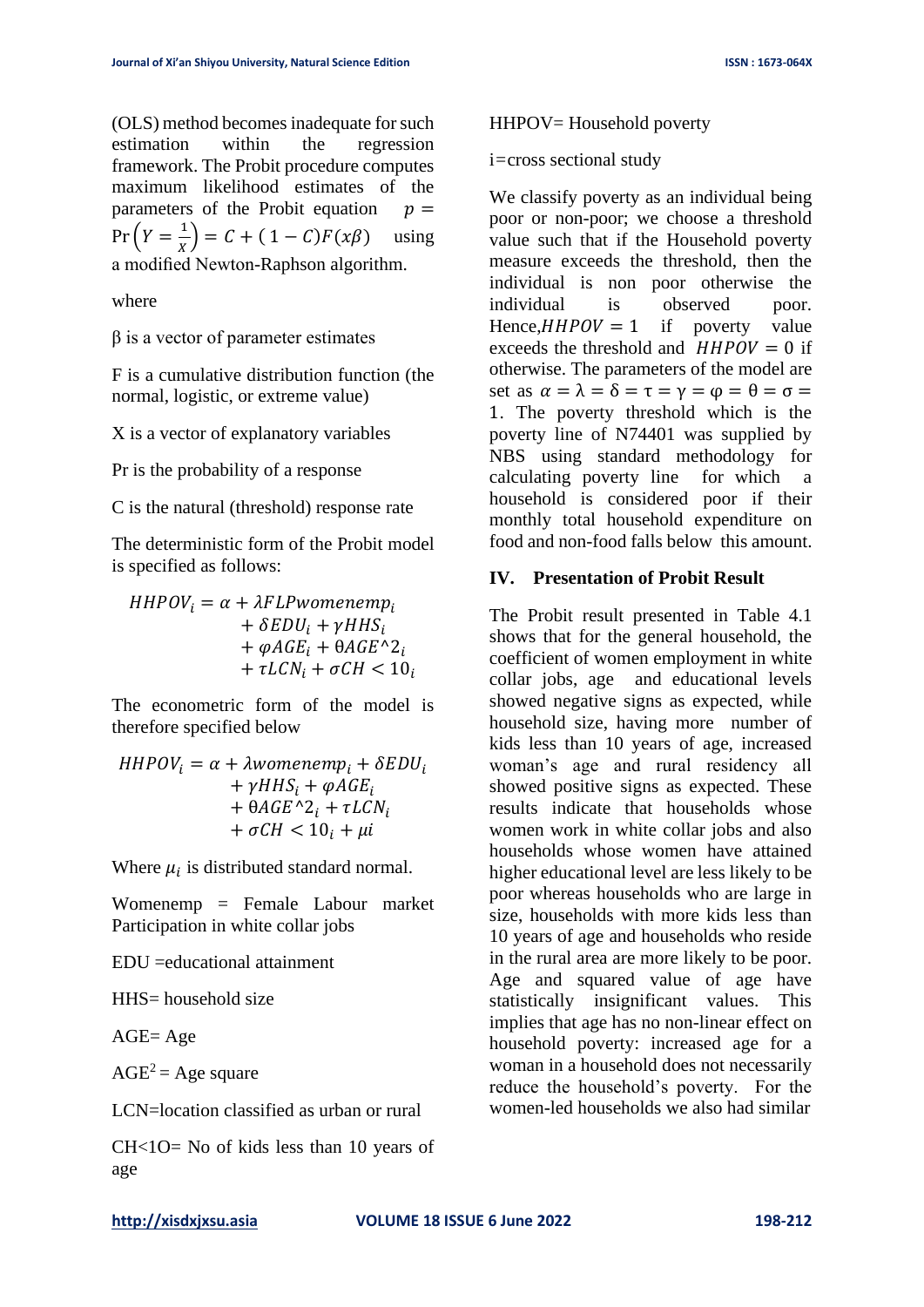signs on the coefficients as that of the general households except for age and age squared which turned out positive and negative respectively. This could imply that the age of a woman engaged in white collar job in a woman led household could increase her household poverty while further increases in her age could reduce her household's poverty.

## **Table 4.1: Effect of Women Employment in White collar Jobs on Household Poverty in Nigeria**

| $X -$                 |                      |         |                   | Variable Overall_Model X- value Marginal_effect Womenonly_model Marginal_Effect |                 |         |
|-----------------------|----------------------|---------|-------------------|---------------------------------------------------------------------------------|-----------------|---------|
| Poor                  |                      |         |                   |                                                                                 |                 |         |
| Womenempl $-0.742***$ |                      | 103236  |                   | $-0.233***$ $-0.702***$ $-0.219***$ $105.302$                                   |                 |         |
|                       | $(-10.42)$           |         |                   | $(-13.38)$ $(-6.86)$ $(-8.68)$                                                  |                 |         |
| Hhsize                | $0.0903***$          |         | 6.912 $0.0335***$ | $0.0794***$ $0.0291***$                                                         |                 | 6.8234  |
|                       | (11.29)              |         | (11.29)           | (6.82)                                                                          | (6.82)          |         |
| Children<10           | $0.0345***$ 2.8942   |         | $0.0128***$       | $0.0606^{**}$ $0.0222^{**}$                                                     |                 | 2.84095 |
|                       | (2.75)               |         | (2.75)            | $(3.20)$ $(3.19)$                                                               |                 |         |
| educlevel             | $-0.0682***$ 1.20459 |         | $-0.0253***$      | $-0.0845^{**} - 0.0310^{**}$ 1.15539                                            |                 |         |
|                       | $(-3.33)$            |         | $(-3.33)$         | $(-2.78)$ $(-2.77)$                                                             |                 |         |
| Rural                 | $0.855***$ 1.67523   |         | $0.317***$        | $0.801***$ $0.294***$                                                           |                 | 1.66069 |
|                       | (20.60)              |         | (20.88)           | (13.40)                                                                         | (13.57)         |         |
| Age                   | $-0.00227$           | 26.2438 | $-0.000842$       | 0.00351                                                                         | 0.00129 25.6607 |         |
|                       | $(-0.52)$            |         | $(-0.52)$         | $(-0.52)$                                                                       | $(-0.52)$       |         |
| Agesq                 | 0.0000278 996.408    |         | 0.0000103         | $-0.0000447 - 0.0000164$ 928.486                                                |                 |         |
|                       | (0.47)               |         | (0.47)            | $(-0.45)$                                                                       | $(-0.45)$       |         |
| ${\rm Ll}$            | $-3286.4$            |         | $-3286.4$         | $-1531.8$                                                                       | $-1531.8$       |         |
| $r2_p$                | 0.153                |         | 0.153             | 0.149                                                                           | 0.149           |         |
| $\boldsymbol{N}$      | 5841                 |         | 5841              | 2735                                                                            |                 | 2735    |

Source: Stata output of estimation by researcher.

Marginal effects; *t* statistics in parentheses

(d) for discrete change of dummy variable from 0 to 1

\* *p*< 0.05, \*\**p*< 0.01, \*\*\**p*< 0.001

N.B: The X values for both the general household and the women led households are approximately the same.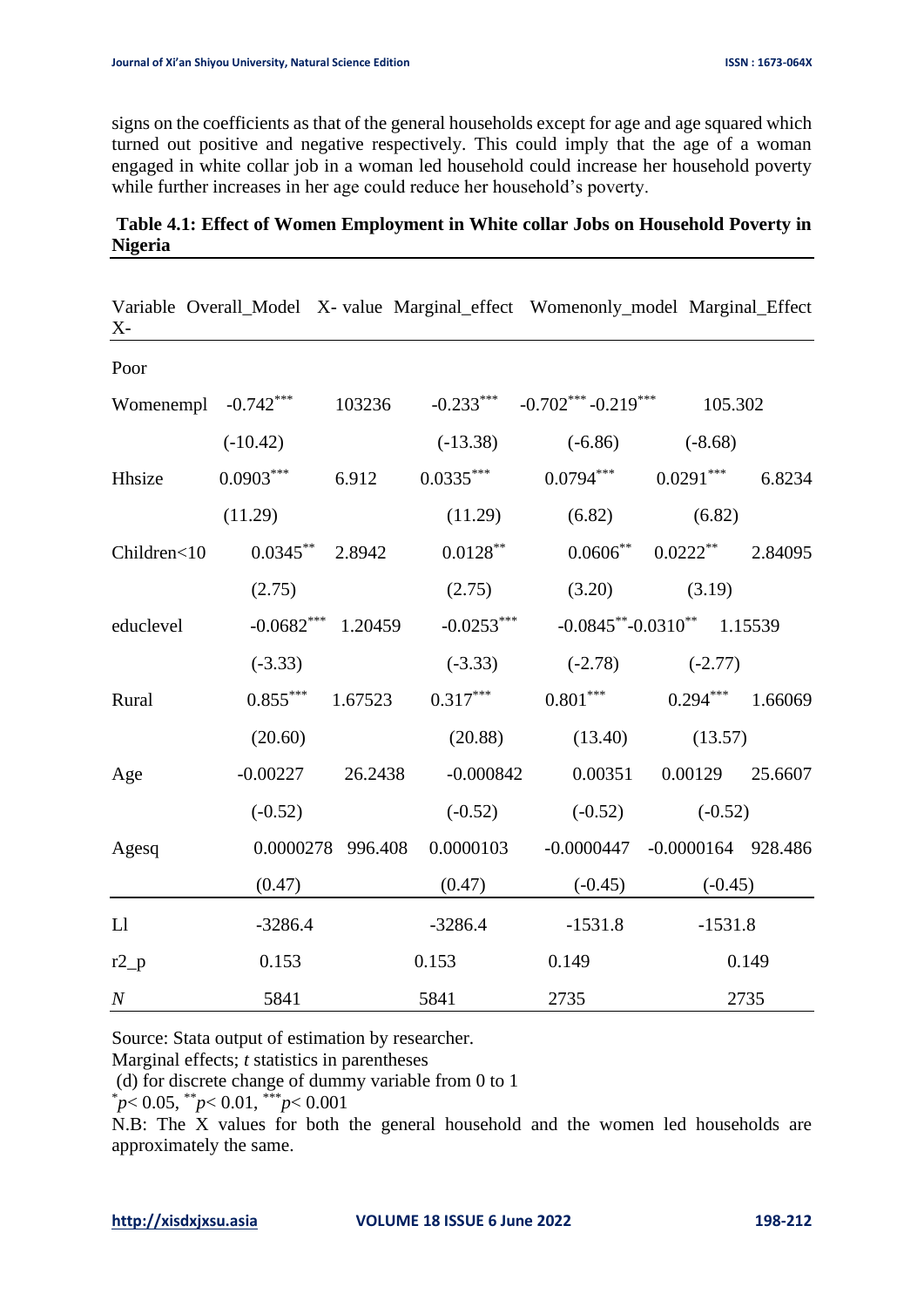The marginal effect after Probit regression reveals that if a woman in a general household moves from blue collar to white collar job, the probability that the household will become poor reduces by 23.3%, provided the woman in the household had 100 percent participation in white collar jobs while that of the women led household reduces by 21.9 % .

Also, if a general household's size increases by one more person, the probability that the household will become poor increases by about 3.35% provided the household already had 7 persons since  $(\dot{X} = 6.8234)$ while that of the women led household increases by only 2.91%

**Children < 10**: if one more person less than 10 years of age is added to the general household, the probability of the household becoming poor increases by 1.28% so long as the number of children less than 10 years are already 3 since  $(\dot{X}=2.84095)$  while that of women led households increases by 2.22% .

**Educational level:** a change in a woman's educational level reduces the probability of the general household becoming poor by 2.53% provided, that the woman have had more than primary education since  $(\dot{X}=1.15539)$  while that of the women led households reduces by 3.10%.

**Location**: If a general household moves from urban to rural area, the probability that the household will become poor increases by 31.7 % while that of women led households increases by 29.4%.

**Age** and **squared value of age** are insignificant and hence, age has no nonlinear effect on household poverty; this shows that as a woman's age increases, there is no significant probability of her age reducing or increasing household poverty.

## **V. Conclusion**

This study examined the effects of a woman's engagement in white collar jobs

on her household's poverty level and also compared the poverty levels of general households and women led households whose women are engaged in white collar jobs. The study revealed that moving from urban to rural area increases a household's poverty ,although, the effect is felt more by general households than women led households . Hence, no household will be willing to move from urban to rural areas leading to urban clusters and other environmental problems associated with it. In addition, the result shows that attaining higher education by women in a household reduces household poverty, and even more for women led households; thus, if a woman in a household does not acquire education up to the basic level which in this study is "having more than primary education", the household will remain poor. The result also shows that having additional child that is less than 10 years of age so long as the children less than ten years of age in the household are already up to 3 in number, creates undue burden to the household and pushes it to poverty this is even worse for women led households. This consequence arises because, child care responsibilities associated with the increase will be a burden to the household especially to the woman. For the woman led household, the additional dependant will result to her giving up work- time for child care, which of course will affect her job performance. The findings revealed also, that an addition to the household size when there are already seven persons in the household, increases the household's poverty; as more people are to compete for the limited resources available to the household—this is even worse for general households. The study therefore concludes that household poverty is not only occupational but is also widely determined by household size, number of kids who are less than 10 years of age, location (rural/urban) and educational level. The study also revealed that household poverty in Nigeria is not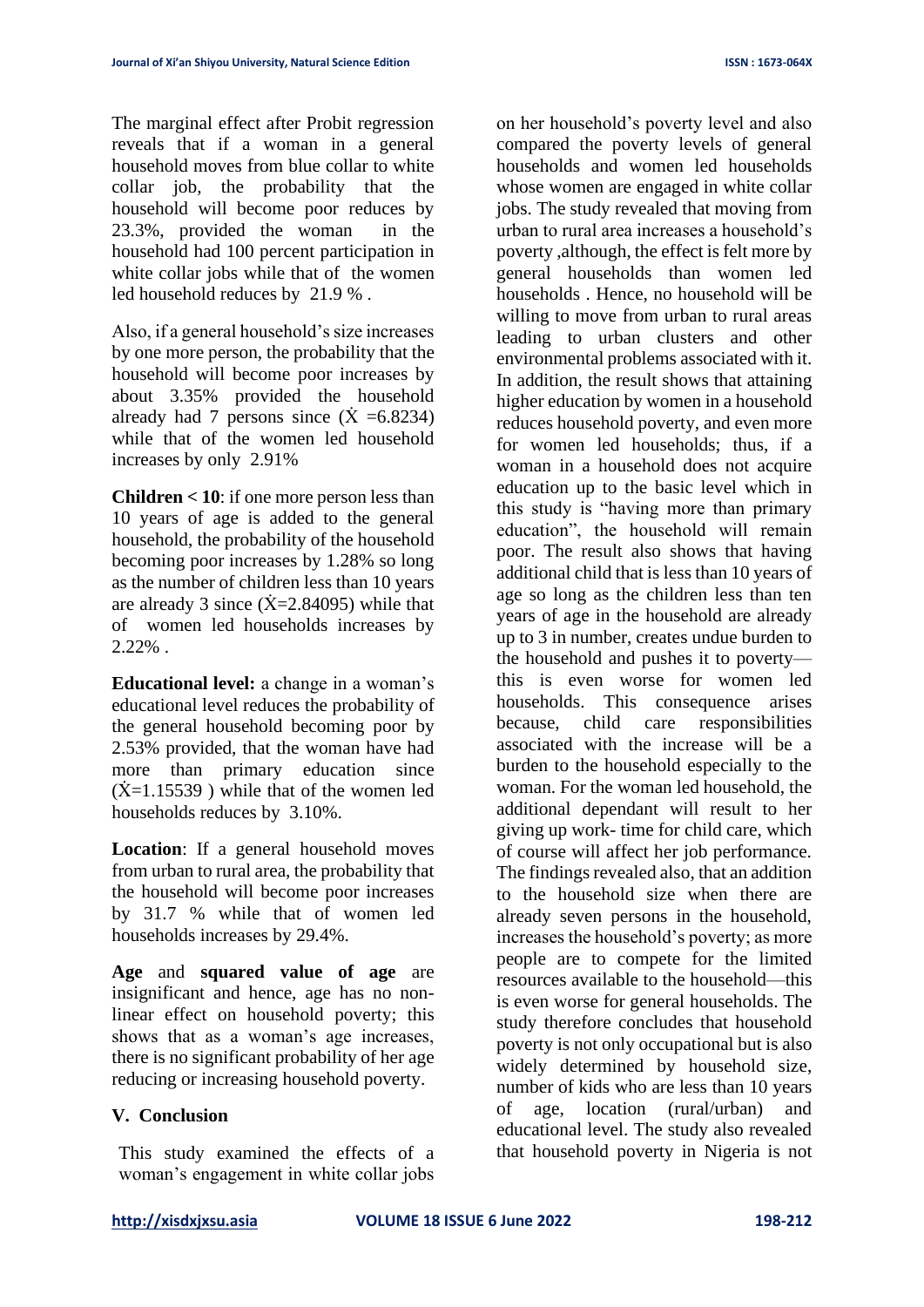entirely a gender phenomenon as we observed only a

variable, which is having more dependant, to be the poverty predisposing factor for women- led- households while having a large household size and moving from urban to rural areas were predisposing factors for the general households to become poor.

Based on the research findings, this study recommends that:

- 1.) More women should be encouraged to acquire formal education up to the basic level, by creating awareness on this, especially in the rural areas. Government should also introduce policies like education fee subsidy or fee waiver for women, so as, to create a favourable and level playing ground for women to be able to access quality education and compete favourably with men.
- 2.) More women should be encouraged and as well supported, to take on jobs and engage in those activities that were seen as exclusive reserve for men.
- 3.) Sensitization and Orientation efforts should be intensified on access and use of family planning measures and related policies, as this will help households to decide on the average number of kids they should have so as not to exceed seven persons in the family.
- 4.) Social protection enforced by government need to be made available to all without regard to where they work.
- 5.) Finally, adequate child spacing should be encouraged, so that the number of dependants in the household will be minimal at every point in time.

Abdou, D. (2020) Increased Gender Inequality in Arab Labour Markets due to COVID-19: Causes and Solutions. *Strategic Sectors | Economy & Territory IEMed*. *Mediterranean Yearbook* 263-266.

Al-Botmeh, S. (2013). Barriers to female

labour market participation and

entrepreneurship in the occupied

Palestinian territory. Center for

Development Studies, Birzeit

University.

- Anyanwu, J.C. (2010). Poverty in Nigeria: A gendered analysis. *Jounal Statistique Africain* (11).
- Aromoloran, A. (2019). Female schooling and women's labour market participation in Nigeria. *Economic Policy Options for a Prosperous Nigeria*, p 397-428.
- Atieno, R. (2009). Government policy and female labour market participation in Kenya: implications for poverty reduction. A Draft Paper Submitted to the 2009 Annual IAFFE Conference, Boston, USA. June 26-28.

Bbaale,E(2014). Female Education, Labour

Force Participation and Fertility:

Evidence from Uganda. *AERC*

 *Research Paper 282*, African Economic Research Consortium, Nairobi September 2014.

#### **References**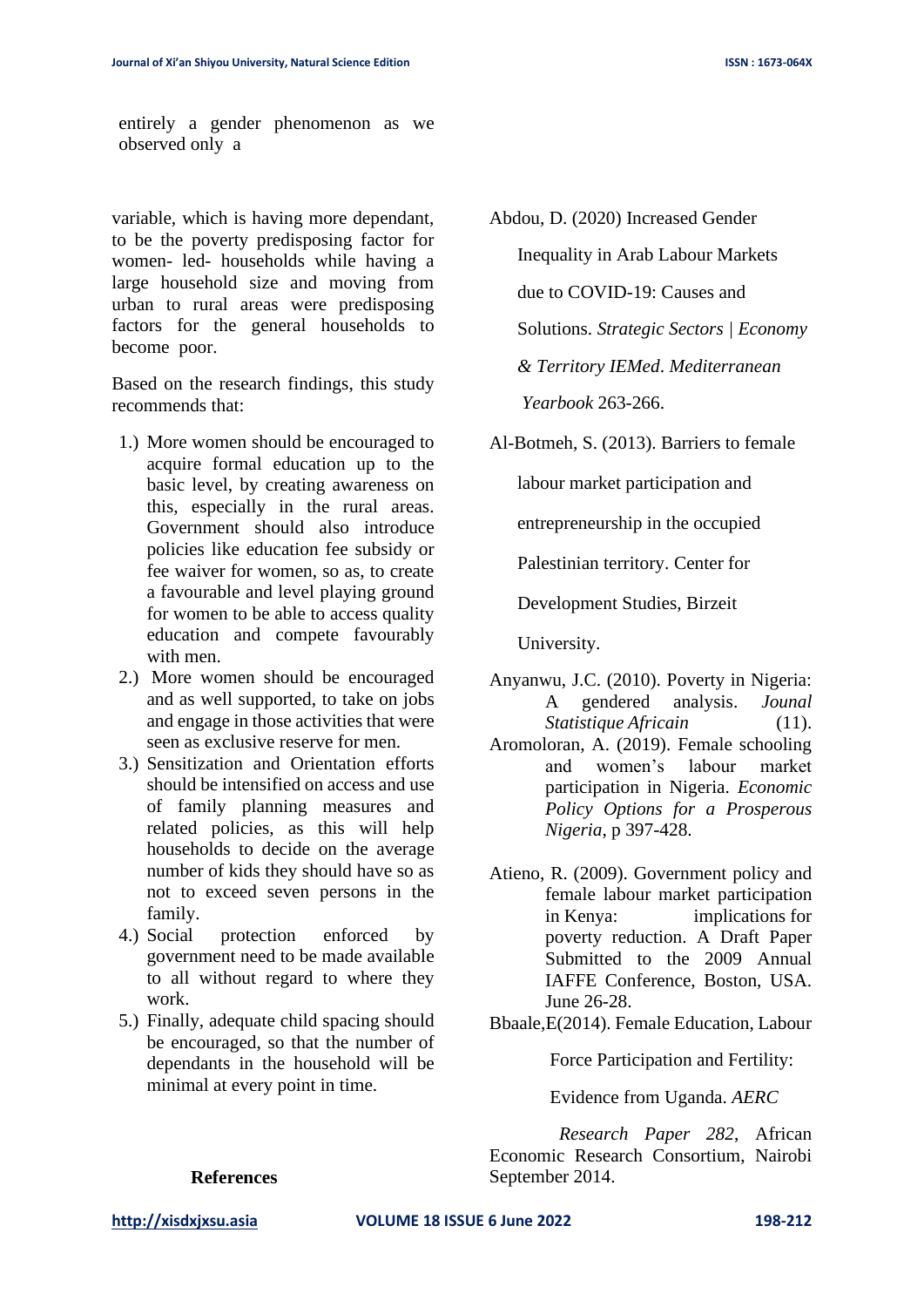Blau,F & Winkler,A.(2017). Women,

work, and family. *Nber working paper*

 *series.* Working Paper 23644

http://www.nber.org/papers/w23644

august 2017

Cho,R.(2014) Gender Lens on Poverty.

*National council of research for*

 *women.* 2nd Edition.

- Datta, S., & De, T. (2015). Rural poverty and female job participation: A case study of two districts in West Bengal*. Bangladesh Development Studies*, *XXXVIII* (1)
- Dayıoğlu, M., & Kırdar, M. (2010). Determinants of and trends in labour force participation of women in Turkey. State Planning Organization of the Republic of Turkey and World Bank Welfare and Social Policy Analytical Work Program, Working Paper (5).

Doeringer.P., & Piore.M. (1971). Internal

labour markets and manpower

analysis. Office of Manpower

Research Washington, D.C, ED

048457.

- Durnel, J. (2010). Female labour force participation in economic development process: the case of Turkey. School of Economics and Management, Department of Economics, Lund University.
- Edoumiekumo, S., Karimo, T., & Tombofa,S. (2014).Income poverty in Nigeria: incidence,

 gap, severity and correlates. *American Journal of Humanities and Social Sciences, 2*(1), 1-9.

- Enfield,S. (2019). Gender Roles and Inequalities in the Nigerian Labour Market. *Institute of Development Studies. Knowlegde,evidence and learning for Development.*
- Gabriel, P. & Schmitz,S. (2007). Gender differences in occupational distributions among workers. *Monthly labour review, June 2007, 19-24.*
- Gale, T. (2008). Culture of poverty. Retrieved from http://www.encyclopedia.com.
- Ganguli, I., Hausmann, R. & Viarengo, M.

(2014). Closing the Gender Gap in

Education: What is the State

of Gaps in Labor Force

Participation for Women, Wives and

Mothers? *International Labour* 

 *Review,* 153 (2), 173–207.

Gayawan,E.,& Adebayo,S.,(2015). Spatial

Analysis of women employment in

Nigeria. *CBN Journal of*

 *Applied Statistics.* 6(2); 1-17.

Gillani, Q. (2015). Female labour supply, poverty and informal sector employment: Micro study. *JPUHS*, *28*(1); 33-40.

Girma,M. (2021)The role and

determinants of women labor force

participation for household poverty

reduction in Debre Birhan town, North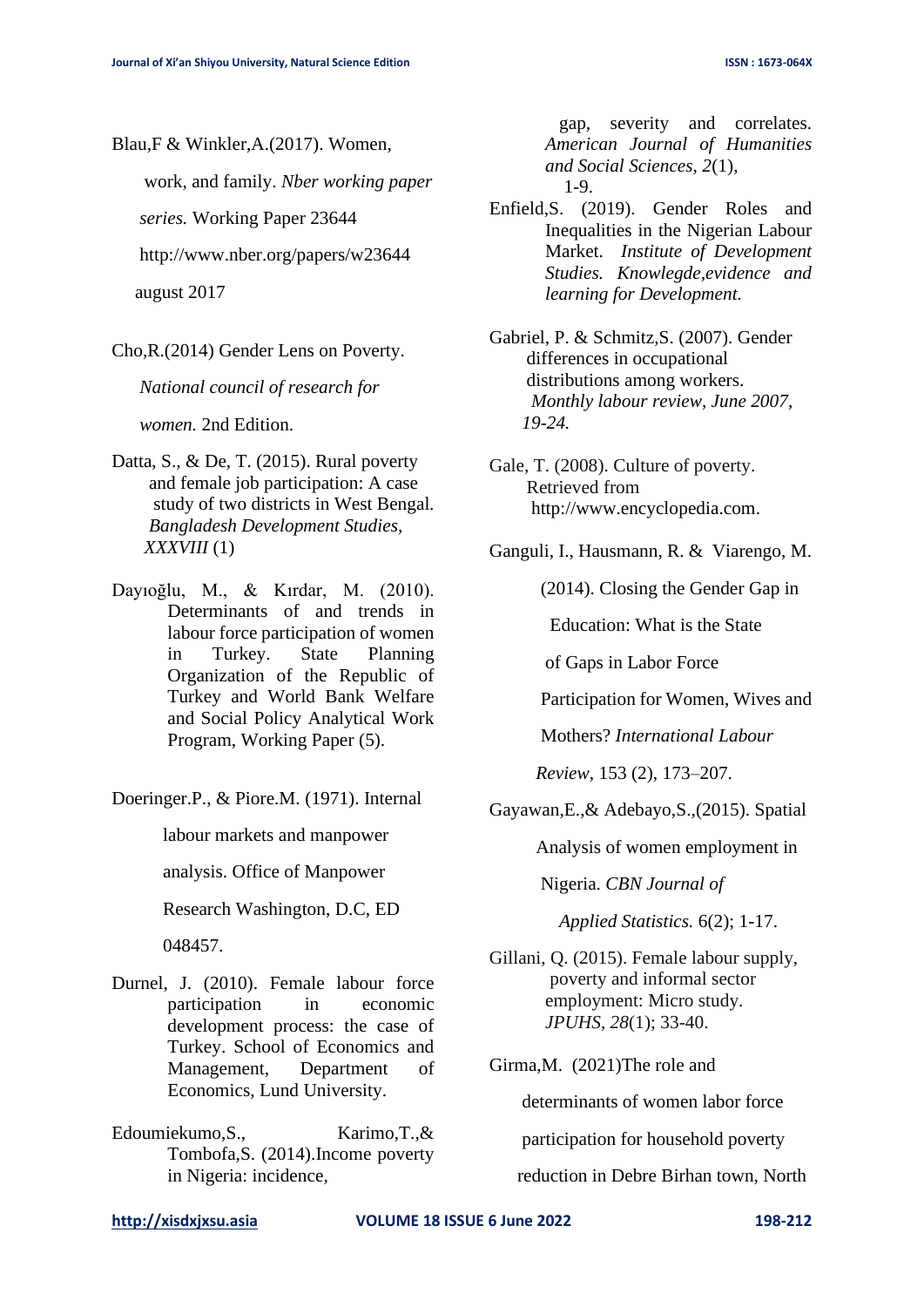Shewa zone, Ethiopia, *Cogent*

 *Economics & Finance*, 9:1,

 1892927,DOI: 10.1080/23322039.2021.1892927.

Harriet, G., Opoku – Asare,N., & Anin,E.,(2014). The Role of Women in Reducing Household Poverty in the Bongo District of the Upper East Region. Journal of Arts and Humanities (JAH), 3(4).

Iheonu ,C.,Nwodo,O., Anaduaka,U.,&

Ekpo,U(2020). Inequality and female

labour force participation in West

Africa. *European Journal of*

 *Government and Economics, 9*(3), 252-

264.

Ike, P. (2012) Gender Dimensions of Poverty among Rural Farm Households in Delta State, Nigeria. RA TROPICA ET SUBTROPICA

*45* (1) DOI: 10.2478/v10295-01.

International Labour Organisation, (ILO, 2016). Women at work trends. *International Labour Office,*  Geneva.

Klasen, S., Lechtenfeld, T & Povel,F.(2011).

What about the Women? Female

Headship, Poverty and

Vulnerability in Thailand and

Vietnam January. German

research foundation; Gottigen.

Klasen,S., Pieters,J., & Tu,M.(2019) What

Drives Female Labor Force

Participation? Comparable Micro-

Level Evidence from Eight

Developing and Emerging

Economies, JANUARY

2019, Institute of labour

economics. IZA DP No. 12067

Lam, D & Elsayed,A (2022)Labour

markets in Low income countries:

Challenges and opportunities.

 *Oxford Scholarship*. DOI: 10.1093/oso/9780192897107.001.0001.

Nagac, K., & Nuhu, H.(2016 ). The Role of Education in Female Labor Force Participation in Nigeria. *IOSR Journal of Economics and Finance (IOSR- JEF)***;** *7(*3*),*56-62 DOI: 10.9790/5933- 07135662*.*

National Bureau of Statistics (NBS) (2015/16). General Household Survey- Panel, Abuja: NBS, Dec.

- National Bureau of Statistics (NBS) (2014). Annual Report, Abuja: NBS, Dec.
- NBS (2010). Poverty Profile Report, Abuja: NBS, January.

NBS (2010). National Manpower Stock and Employment Generation Survey, Abuja: NBS, Dec.

NBS (2015). Report on Men and Women, November 2016.

Nwakeze,N.(2010). Gender and Labour

Force Participation in Nigeria: Issues

and Prospects. *International Journal of* 

 *Research in Arts and Social Sciences*

Vol. 2, 477-492.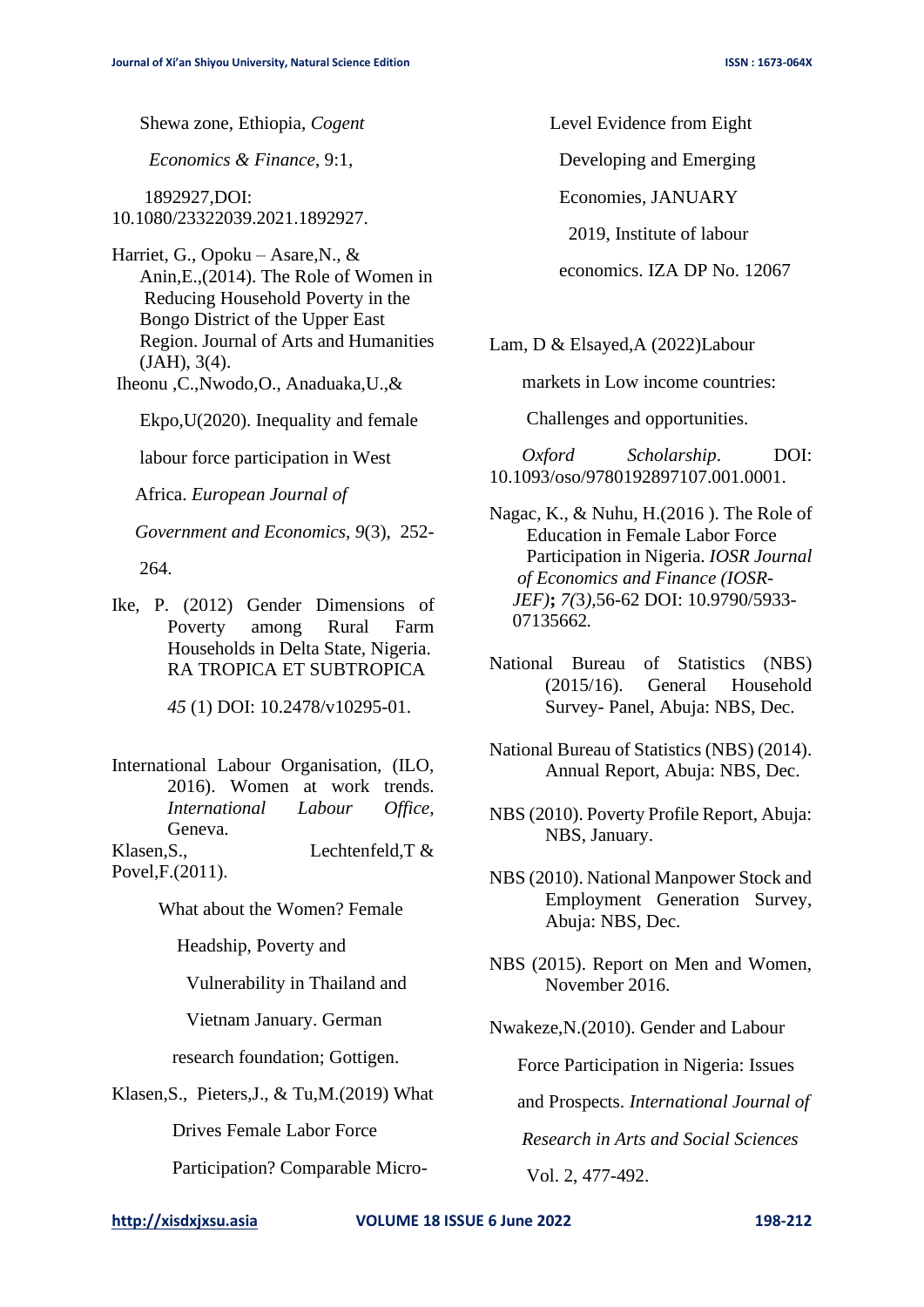Nwobi, A., & Onwusanya, P. (2014). Rural women involvement in the eradication of poverty in Anambra State, Nigeria. *Journal of Education and Practice*, *5*(32), 104- 110.

Obiyan,M ,Fagbamigbe , A., Adetutu,O &

Oyinlola,F.(2017). Fertility, labour

force participation and poverty

among married women in Nigeria.

*African population studies* vol 31. No

 $1$ (sup

 **DOI:** https://doi.org/10.11564/31-1- 999

- Olorunsanya, E., Falola,A., & Ogundeji,F (2011) Comparative analysis of poverty status of rural and urban households in Kwara state, Nigeria. *International Journal of Agricultural Economics & Rural Development* - *4* (2).
- Olowa,O., & Adeoti,A.( 2014). Effect of Education Status of Women on Their Labour Market Participation in Rural Nigeria. *American Journal of Economics* 2014, 4(1): 72-81 DOI:

10.5923/j.economics.20140401.07

- Oluwaseyi, S. (2013). Determinants of female labour force participation in Swaziland. *European Journal of Applied Social Sciences Research (EJASSR)*, *1*(2) www.ejassr.org.
- Ortiz-Ospina,E., Tzvetkova,S & Roser,M.

(2018) - "Women's employment".

Published online at Our World In

*Work, Employment and Society, 28(*2) 225-246. Townsend, P (1979). Poverty in the united

Data.org. Retrieved from: 'https:

//ourworldindata.org/female-labor-

supply' [Online

Resource].

Schaner,S & Das,S.(2016) Female Labor

Force Participation in Asia:

Indonesia Country Study. African

Development Bank. Economics

Working Paper Series No. 474

| February 2016

Shittu,W., & Abdullah, N. (2019). Fertility,

education, and female labour

participation, International Journal

of Social Economics.

- Stier, H., & Lewin, C. (2002). Does women's employment reduce poverty? Evidence from Israel In work, employment and society. BSA Publications Ltd®, *16*(2), 211–230 London.
- Stier, H., & Yaish,M.(2014). Occupational segregation and gender inequality in Job quality: a multi-level approach.